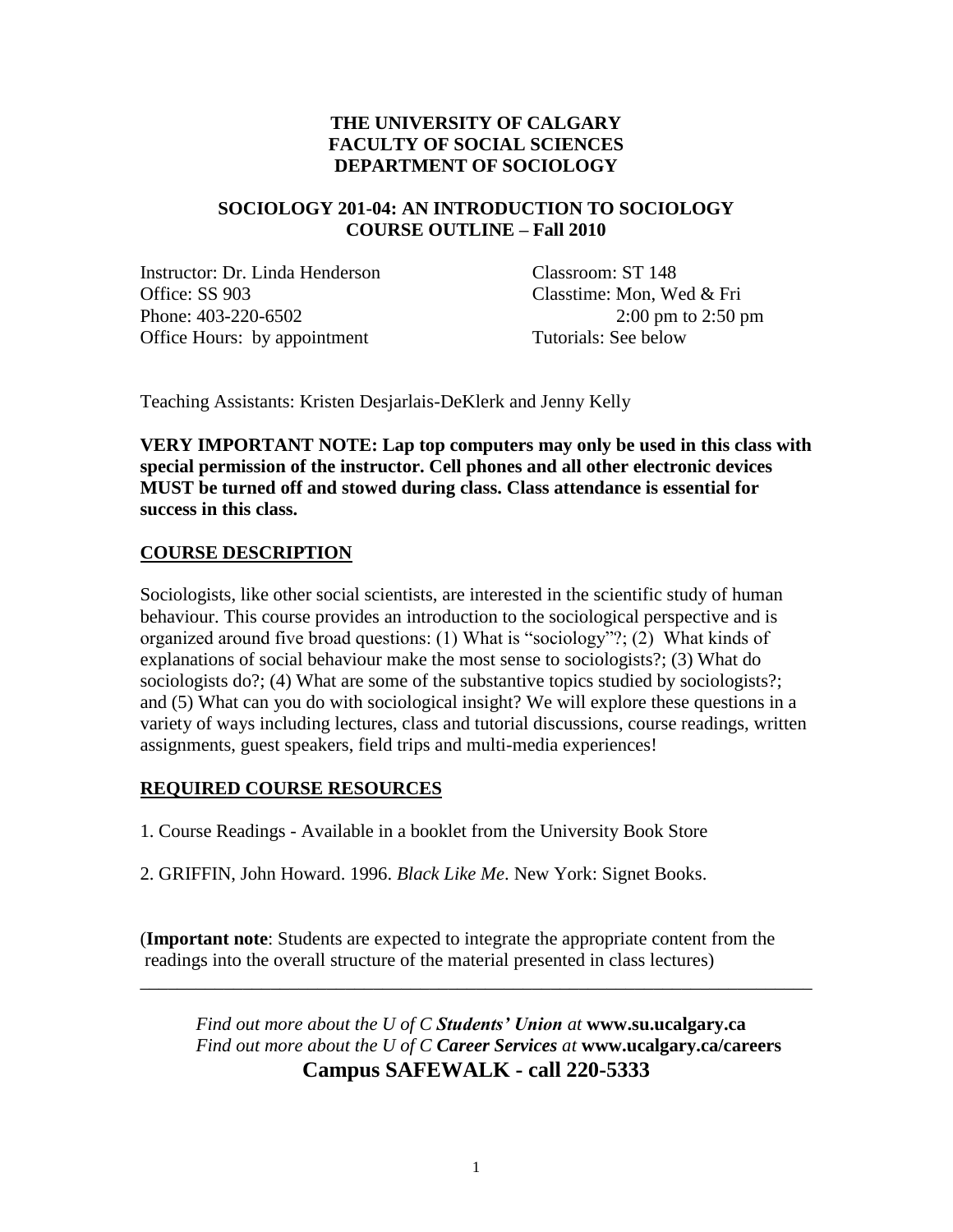## **COURSE SCHEDULE**

### A. WHAT IS SOCIOLOGY? (*Readings: #1, #2*)

- What is Science? Knowledge and Evaluating Knowledge Claims
- What is Social Science?
- The Sociological Perspective

## B. SOCIAL THEORY - EXPLANATIONS FOR HUMAN BEHAVIOUR THAT MAKE SENSE TO SOCIOLOGISTS (*Reading: #3*)

- What is a theory?
- Types of theory
- Ideas of early thinkers
- Major theoretical schools

### C. RESEARCH METHODOLOGY - HOW DO SOCIOLOGISTS DO RESEARCH? (*Readings: #4, #5, #6*)

- The Research Process
- Research Issues
- Research Methods

## D. SOCIOLOGICAL SUBSTANTIVE INTERESTS - WHAT DO SOCIOLOGISTS STUDY? (A TASTE FROM THE SMORGASBORD)

- 1. Main Dishes (*Reading: #7*)
	- a) Social Processes
		- History of human societies
		- Socialization
	- b) Social "Problems"/Issues (*Readings: #8, #9*)
		- Stratification/Structural Inequality (class, gender, race/ethnicity)
		- Crime and Deviance

### c) Social Institutions (*Readings: #10 to #14*)

- Family
- Religion
- Work/Economic
- Education
- Politics and Government
- Mass Media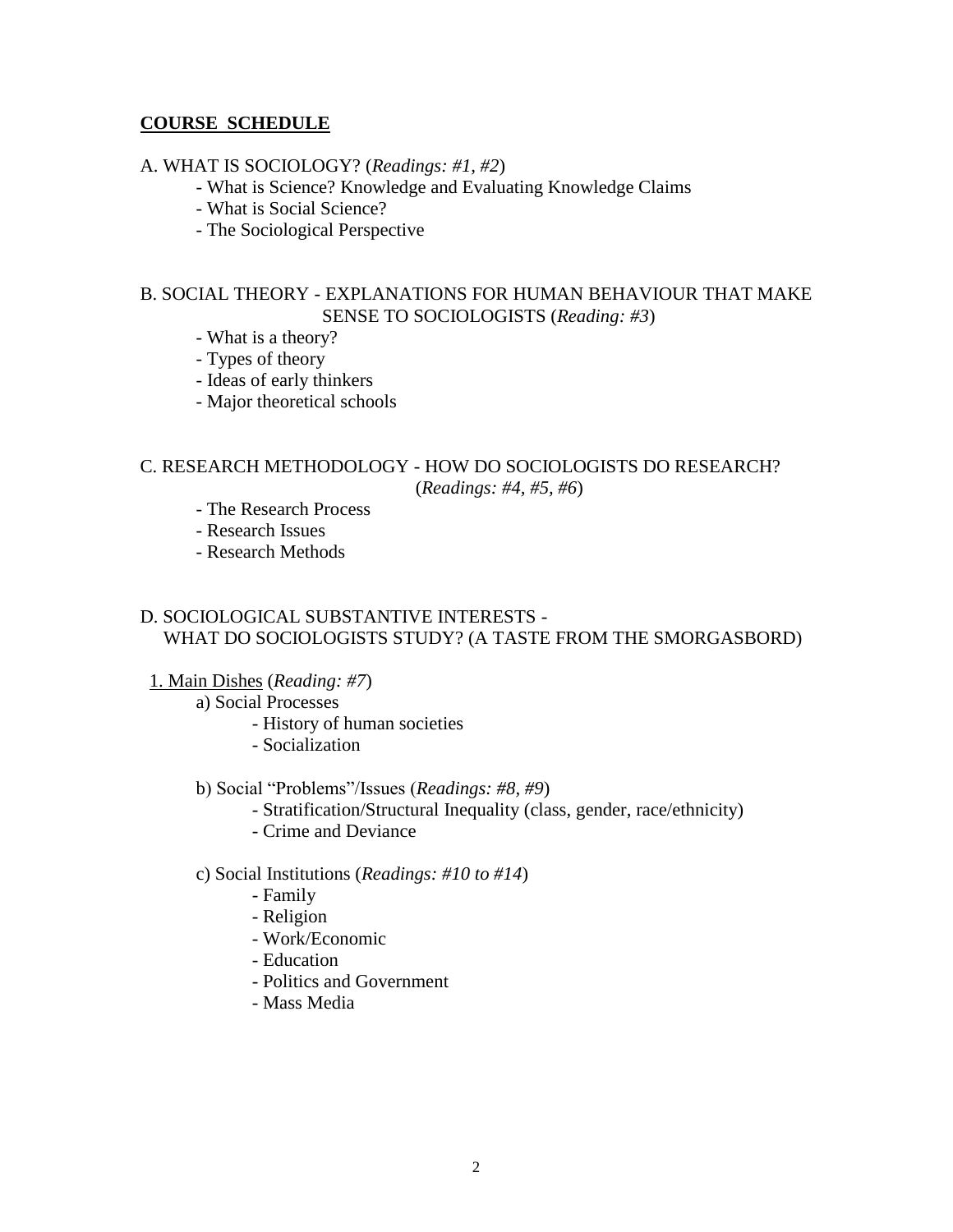# **COURSE SCHEDULE CONTINUED**

2. A Few Side Dishes (*Readings: #15, #16*)

- Sport
- The Body
- Emotions
- Medical Sociology

# E. WHERE DO WE GO FROM HERE? FURTHER SOCIOLOGICAL "PURSUITS"

- Other Sociology Courses

- A Degree in Sociology and The Co-op Program
- Getting a job with a Sociology Degree

**Please NOTE**: There are no class lectures on: Monday, October 11, 2010 (Thanksgiving) Friday, November 12, 2010 (Reading Day)

# **STUDENT EVALUATION**

| Midterm #1, in class, Wed, October 6, 2010  | 20%  |
|---------------------------------------------|------|
| Midterm #2, in class, Wed, November 3, 2010 | 20%  |
| <b>Tutorial Activities</b>                  | 15%  |
| Written Assignment (due Mon. Nov. 29, 2010) | 15%  |
| *Final Exam, Registrar Scheduled            | 30%  |
| total                                       | 100% |

- **Please NOTE:** The final exam could be on any day from December 13-22, 2010.
- The final exam is multiple choice, closed-book, no notes or other aids allowed

University of Calgary regulations (as outlined in the University of Calgary Calendar) concerning both plagiarism and missed exams or assignments will apply. You must provide **advance** notice to your instructor if you are unable to take an exam.

## **WRITTEN ASSIGNMENT**

The purpose of the written assignment is to give you the opportunity to develop your sociological imaginations and critical thinking skills by utilizing the theoretical and substantive ideas presented in class to conduct a sociological analysis of John Howard Griffin's *Black Like Me*. More details about this short, structured written assignment will be given out in class on November 3, 2010 (at the second midterm). It will be **due in class, 2:00pm, on Monday, November 29, 2010**.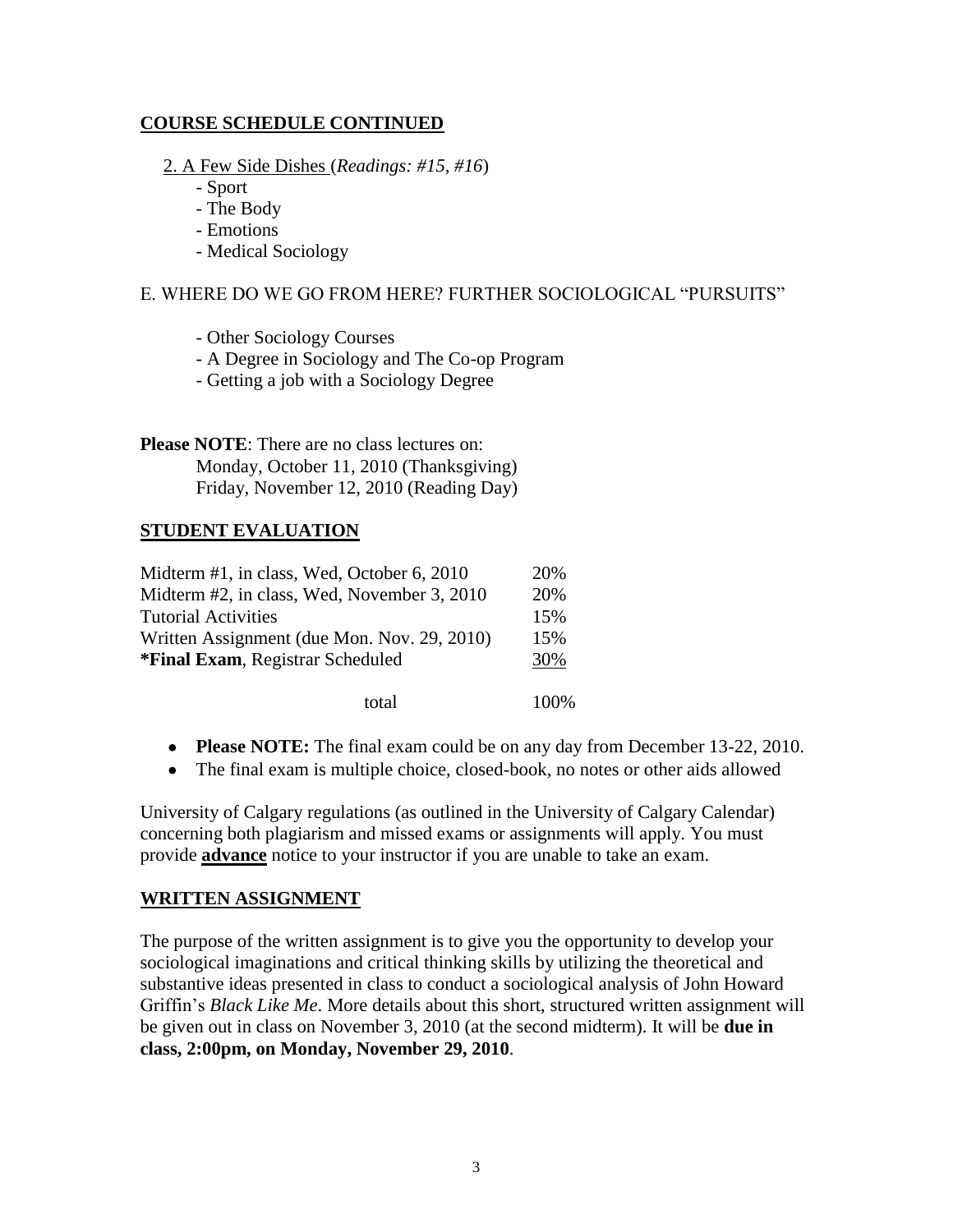## **TUTORIAL ACTIVITIES - Important!!!!!!!!**

All students have been scheduled to attend one of nine weekly tutorial sessions. These tutorials are a critically important part of our class and will involve a number of activities to encourage you to develop practical and critical thinking skills that will be useful not only in our class, but in other courses and in the "real world" as well. The tutorial activities are worth 15% of your overall grade. More details about these activities will be given in the tutorial sessions. PLEASE BEGIN TO ATTEND TUTORIALS THE WEEK OF SEPTEMBER 20 to 24, 2010. Students MUST attend the tutorial in which they are officially registered.

| MS 319         |
|----------------|
| SA 145         |
| <b>ENC 123</b> |
| <b>ENC 123</b> |
| <b>ENC 123</b> |
| ST 027         |
| ST 027         |
| SS 541         |
| <b>ENC 123</b> |
|                |

*The Freedom of Information and Protection of Privacy (FOIP) Legislation disallows the practice of having students retrieve assignments from a public place, e.g., outside the instructor's office, from the department office, etc. Term assignments must be returned to the students individually, during class, or during the instructor's office hours; if students are unable to pick up their assignments from the instructor, they may provide the instructor with a stamped, self-addressed envelope to be used for the return of the assignments.*

**Please note**: Students with disabilities who require academic accommodations must register with the Disability Resource Centre (MC 295, phone 220-8237) and provide documentation to the course instructor no later than 14 days after the first day of class.

| Letter Grade | % Range      | Letter Grade | % Range    |
|--------------|--------------|--------------|------------|
| A            | 90 or higher | C            | 63-66      |
| $A -$        | 85-89        | $C-$         | 59-62      |
| $B+$         | 80-84        | $D+$         | 54-58      |
| B            | 76-79        |              | $50 - 53$  |
| $B-$         | $72 - 75$    | F            | 49 or less |
| ~⊥           | 67-71        |              |            |

## **LETTER GRADE ASSIGNMENT**

Students who achieve overall numerical grades of 95% or higher will have A+ recorded on their official transcripts. **Please note that grades in this course are NOT negotiable.**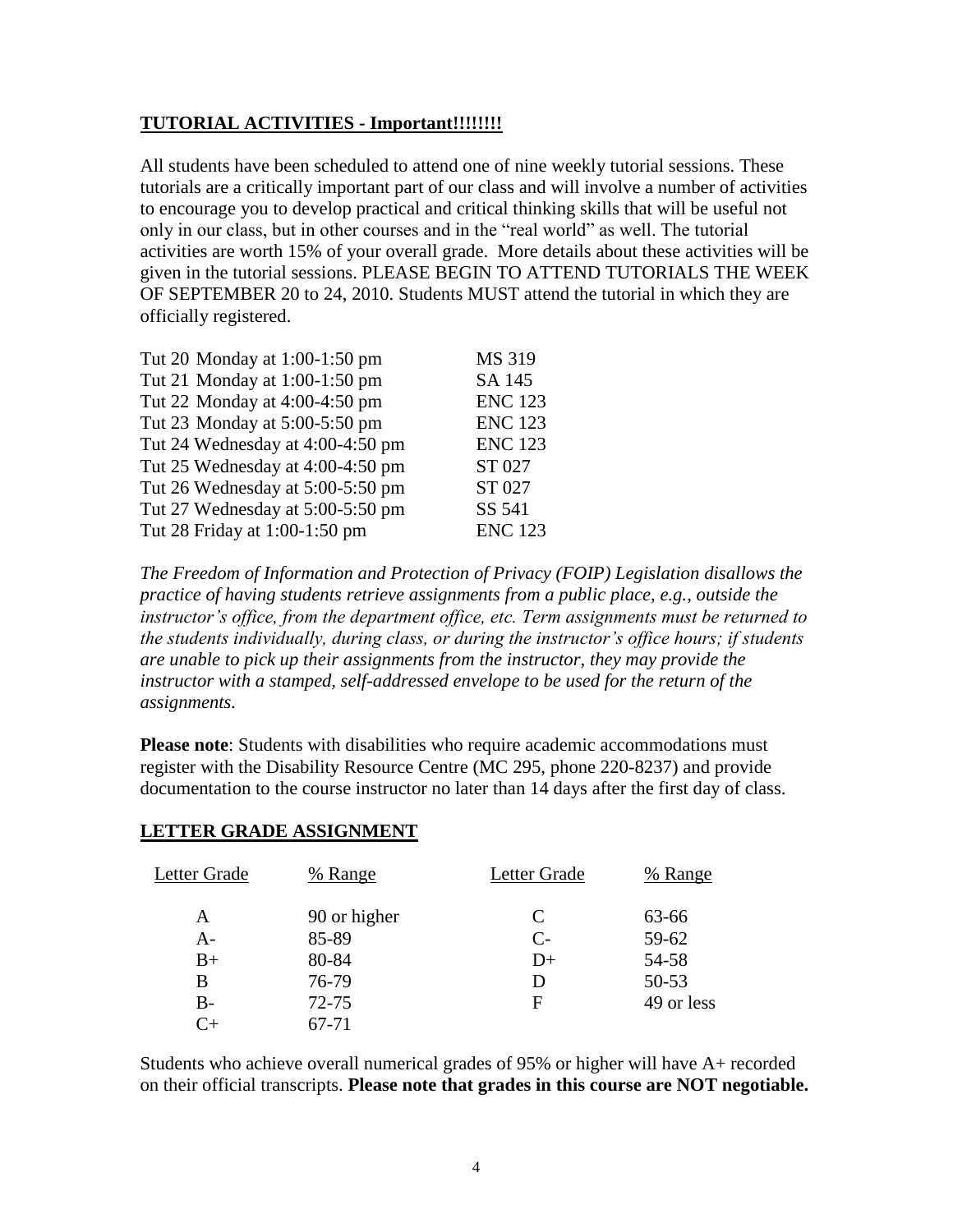## **OTHER VERY IMPORTANT INFORMATION, PLEASE READ CAREFULLY**

### **Emergency Evacuation/Assembly Point.**

**In the case of fire or other emergency evacuation of this classroom (ST148) please proceed to:**

**Primary assembly point – Faculty of Arts Food Court Secondary assembly point – ICT Food Court**

### **Missed, Make-up and Deferred Exams and Term Work**

**If at all possible you must provide notice to the instructor if you are unable to take a test or pass in an assignment or essay on time. All requests for deferral of a course component due to health reasons must be accompanied by written documentation as outlined in the University Calendar and should be obtained while the student has the physical or emotional problem rather than after recovery. Deferrals will be allowed in the following circumstances: illness, domestic affliction or religious conviction. Travel arrangements and misreading of the syllabus are not valid reasons for requesting a deferral. Deferrals will not be granted if it is determined that just cause is not shown by the student.**

**If you have missed a test for a legitimate reason, the instructor can require**  you to write a "make up" test as close in time to the original test as possible **or can choose to transfer the percentage weight to another course**  component. If the instructor schedules a "make up" test for you, its date **and location will be at the convenience of the Sociology Department.**

**Please note that requests to defer a final examination or to defer term work past the end of a term go through the Undergraduate Programs Office (UPO) and must be processed by the deadlines that are established in the U of C Calendar. You can find the forms you need online:**

#### **Deferred Final Exam Application**

[http://www.ucalgary.ca/registrar/files/registrar/APP%20FOR%20DF%20EXAM\\_0.pdf](http://www.ucalgary.ca/registrar/files/registrar/APP%20FOR%20DF%20EXAM_0.pdf)

#### **Deferred Term Work Form** <http://www.ucalgary.ca/registrar/files/registrar/defTW.pdf>

**You must submit these deferral forms to the Faculty of Arts Associate Dean (Students) through the UPO office: Undergraduate Programs Office, 4th Floor, MacEwan Student Centre. Only the Associate Dean approves requests for deferrals which extend beyond the end of a term. Instructors are not involved in such decisions. To make an appointment with the Associate Dean, phone (403) 220-8155.**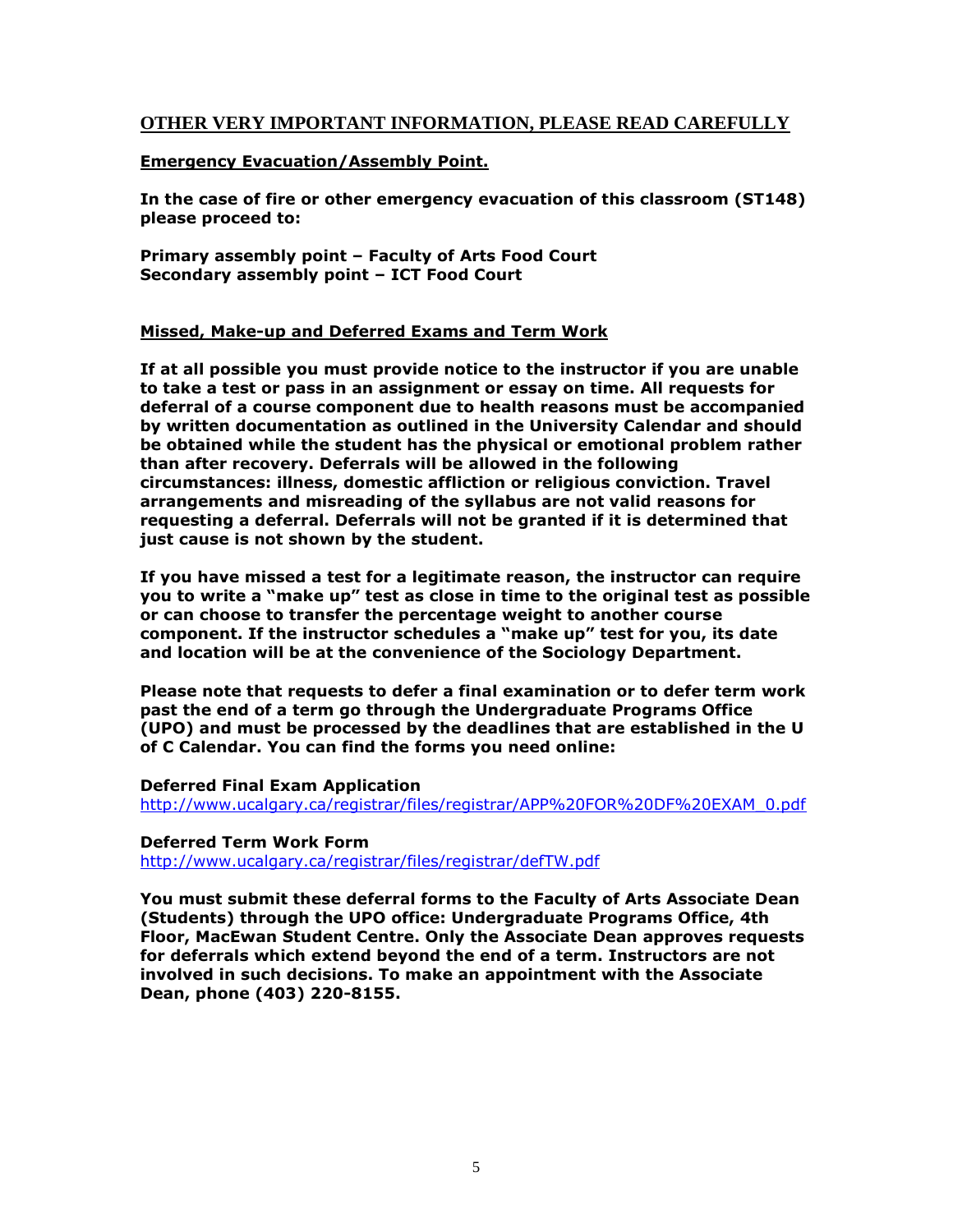### **Ethics Research**

**Students are advised that any research with human subjects—including interviewing (even with friends and family), opinion polling, or unobtrusive observation--must have the approval of the Departmental Ethics Committee. In completing course requirements, students must not undertake any human research without discussing their plans with the instructor, to determine if ethics approval is required.**

### **Academic Misconduct**

**Plagiarism, cheating and other academic misconduct are regarded as serious academic offences. Students are advised to consult the University Calendar which presents a Statement of Intellectual Honesty and definitions and penalties associated with cheating, plagiarism, and other academic misconduct.**

### **The Freedom of Information and Protection of Privacy (FOIP)**

**FOIP legislation disallows the practice of having students retrieve assignments from a public place, e.g., outside an instructor's office or the Department main office. Written assignments must be returned to students individually, during class, or during the instructor's office hours; if a student is unable to pick up her/his assignment s/he may provide the instructor with a stamped, self-addressed envelope to be used for the return of the assignment.**

#### **Safewalk**

The University of Calgary provides a "safe walk" service to any location on **Campus, including the LRT, parking lots, bus zones, and campus housing. For Campus Security/Safewalk call 220-5333. Campus Security can also be contacted from any of the ―Help‖ phones located around Campus.**

#### **Academic Accommodation**

**Students with a disability, who require academic accommodation, need to register with the Disability Resource Centre (MC 295, phone 220-8237). Academic accommodation letters need to be provided to course instructors no later than fourteen (14) days after the first day of class. It is a student's responsibility to register with the Disability Resource Centre and to request academic accommodation, if required.**

#### **Student Ombudman**

**For student concerns please contact Robert Clegg, Student Ombudsman**

**Email: [ombuds@ucalgary.ca](mailto:ombuds@ucalgary.ca)**